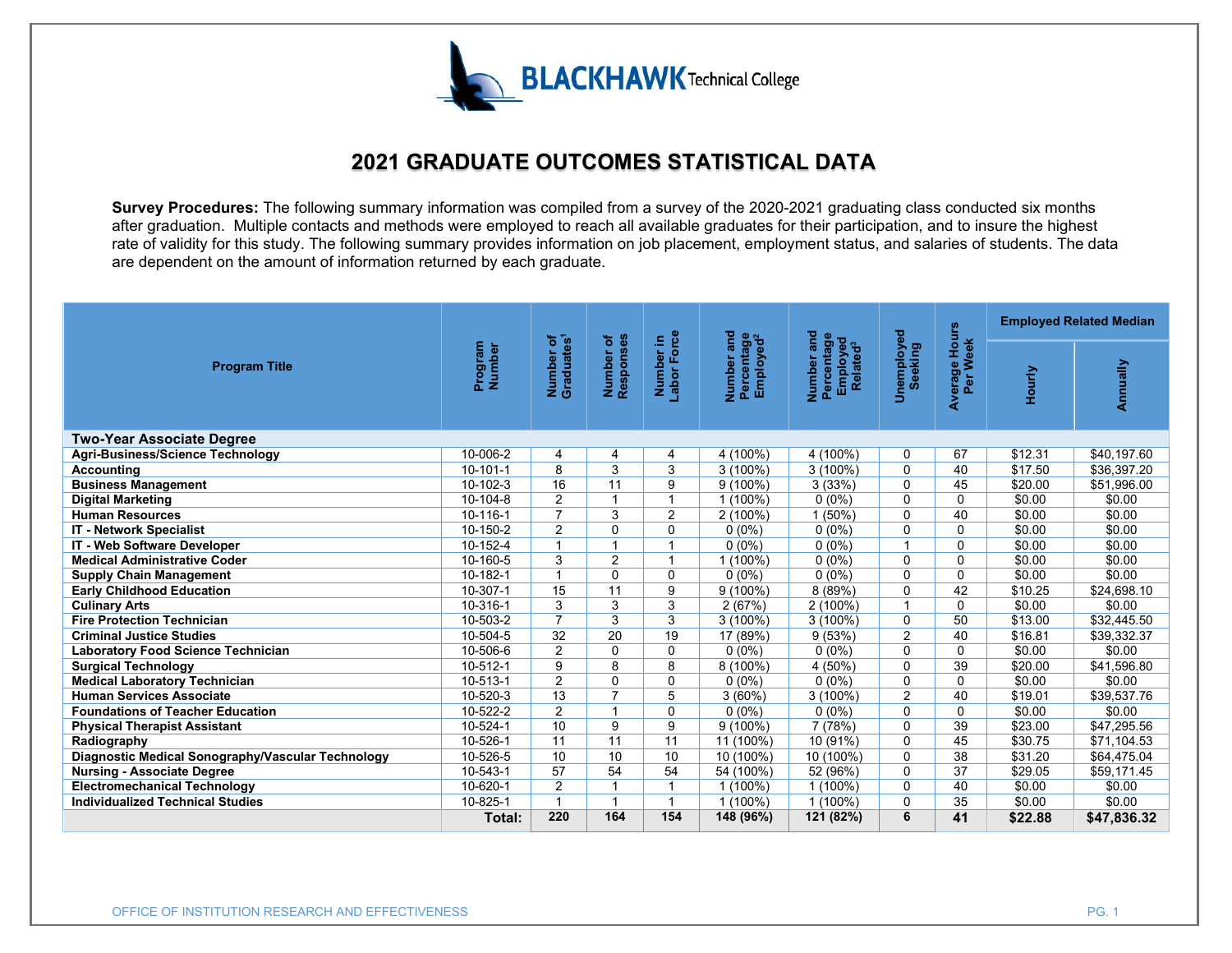

|                                                     |                   |                                     |                        |                          |                                                   |                                                              |                              |                           | <b>Employed Related</b><br><b>Median</b> |             |
|-----------------------------------------------------|-------------------|-------------------------------------|------------------------|--------------------------|---------------------------------------------------|--------------------------------------------------------------|------------------------------|---------------------------|------------------------------------------|-------------|
| <b>Program Title</b>                                | Program<br>Number | Number of<br>Graduates <sup>1</sup> | Number of<br>Responses | Number in<br>Labor Force | Number and<br>Percentage<br>Employed <sup>2</sup> | Number and<br>Percentage<br>Employed<br>Related <sup>3</sup> | <b>Unemployed</b><br>Seeking | Average Hours<br>Per Week | Hourly                                   | Annually    |
| <b>Two-Year Technical Diploma</b>                   |                   |                                     |                        |                          |                                                   |                                                              |                              |                           |                                          |             |
| <b>Automotive Technician</b>                        | $32 - 404 - 2$    | 5                                   | 2                      | 2                        | $2(100\%)$                                        | 1(50%)                                                       | $\Omega$                     | 0                         | \$0.00                                   | \$0.00      |
| Diesel & Heavy Equipment Technician                 | $32 - 412 - 1$    | 6                                   | 3                      | 3                        | $3(100\%)$                                        | $3(100\%)$                                                   | $\Omega$                     | 40                        | \$18.00                                  | \$37,437.12 |
| <b>CNC Technician</b>                               | 32-444-1          | 2                                   | $\mathbf{1}$           | $\mathbf{1}$             | $1(100\%)$                                        | $1(100\%)$                                                   | $\Omega$                     | 0                         | \$0.00                                   | \$0.00      |
| Heating, Ventilation & Air Conditioning/Refrigerate | 32-601-1          | $\overline{1}$                      | 0                      | 0                        | $0(0\%)$                                          | $0(0\%)$                                                     | 0                            | 0                         | \$0.00                                   | \$0.00      |
|                                                     | Total:            | 14                                  | 6                      | 6                        | 6 (100%)                                          | 5(83%)                                                       | $\mathbf{0}$                 | 40                        | \$18.00                                  | \$37,437.12 |
| <b>One-Year Technical Diploma</b>                   |                   |                                     |                        |                          |                                                   |                                                              |                              |                           |                                          |             |
| <b>Agribusiness Specialist</b>                      | 31-006-1          | $\overline{2}$                      | 2                      | 0                        | $0(0\%)$                                          | $0(0\%)$                                                     | $\Omega$                     | 0                         | \$0.00                                   | \$0.00      |
| <b>Accounting Assistant</b>                         | $31 - 101 - 1$    | $\overline{1}$                      | $\Omega$               | $\mathbf 0$              | $0(0\%)$                                          | $0(0\%)$                                                     | $\Omega$                     | 0                         | \$0.00                                   | \$0.00      |
| <b>Business Management Embedded Diploma</b>         | 31-102-3          | 9                                   | 6                      | $\mathbf{1}$             | $1(100\%)$                                        | $1(100\%)$                                                   | $\mathbf 0$                  | 45                        | \$0.00                                   | \$0.00      |
| Administrative Support Professional                 | 31-106-3          | $\overline{1}$                      | $\mathbf{1}$           | $\mathbf{1}$             | $1(100\%)$                                        | $1(100\%)$                                                   | $\mathbf 0$                  | 40                        | \$0.00                                   | \$0.00      |
| <b>Electrical Power Distribution</b>                | $31 - 413 - 2$    | 14                                  | $\mathbf{1}$           | $\mathbf{1}$             | $1(100\%)$                                        | $0(0\%)$                                                     | $\Omega$                     | $\mathbf 0$               | \$0.00                                   | \$0.00      |
| Welding                                             | 31-442-1          | 12                                  | 3                      | 3                        | $3(100\%)$                                        | 2(67%)                                                       | $\Omega$                     | 45                        | \$0.00                                   | \$0.00      |
| Industrial Maintenance Mechanic                     | 31-462-2          | $\mathbf{1}$                        | $\mathbf{1}$           | $\mathbf{1}$             | $1(100\%)$                                        | $1(100\%)$                                                   | $\Omega$                     | 40                        | \$0.00                                   | \$0.00      |
| Laboratory Science Technician Assistant             | 31-506-4          | $\overline{1}$                      | $\Omega$               | $\mathbf 0$              | $0(0\%)$                                          | $0(0\%)$                                                     | $\Omega$                     | 0                         | \$0.00                                   | \$0.00      |
| <b>Dental Assistant</b>                             | 31-508-1          | 10                                  | 8                      | 8                        | 8 (100%)                                          | 8 (100%)                                                     | $\Omega$                     | 40                        | \$15.00                                  | \$31,197.60 |
| <b>Medical Assistant</b>                            | 31-509-1          | 22                                  | 9                      | 8                        | 8 (100%)                                          | 7 (88%)                                                      | $\mathbf{0}$                 | 40                        | \$16.75                                  | \$35,253.29 |
| <b>Residential HVAC</b>                             | $31 - 601 - 1$    | 6                                   | $\overline{2}$         | $\overline{2}$           | $1(50\%)$                                         | $1(100\%)$                                                   | $\mathbf{1}$                 | 45                        | \$0.00                                   | \$0.00      |
|                                                     | Total:            | 79                                  | 33                     | 25                       | 24 (96%)                                          | 21 (88%)                                                     | $\mathbf{1}$                 | 41                        | \$17.50                                  | \$37,104.35 |
| <b>Short-Term Technical Diploma</b>                 |                   |                                     |                        |                          |                                                   |                                                              |                              |                           |                                          |             |
| Flux Cored Arc Welding (FCAW)                       | 30-442-6          | $\overline{2}$                      | $\mathbf{1}$           | 0                        | $0(0\%)$                                          | $0(0\%)$                                                     | $\Omega$                     | 0                         | \$0.00                                   | \$0.00      |
| <b>Truck Driving</b>                                | 30-458-1          | $\overline{c}$                      | 0                      | $\mathbf 0$              | $0(0\%)$                                          | $0(0\%)$                                                     | $\Omega$                     | 0                         | \$0.00                                   | \$0.00      |
| Criminal Justice-Law Enforcement 720 Academy        | 30-504-2          | 42                                  | 40                     | 40                       | 40 (100%)                                         | 40 (100%)                                                    | $\Omega$                     | 42                        | \$27.84                                  | \$61,378.68 |
| Phlebotomy Technician                               | $30 - 513 - 1$    | 4                                   | $\overline{2}$         | $\mathbf{1}$             | $1(100\%)$                                        | 1 (100%)                                                     | $\Omega$                     | $\mathbf 0$               | \$0.00                                   | \$0.00      |
| <b>Emergency Medical Technician</b>                 | 30-531-3          | 36                                  | 17                     | 9                        | $9(100\%)$                                        | $9(100\%)$                                                   | $\mathbf 0$                  | 50                        | \$16.00                                  | \$41,596.80 |
| <b>Advanced EMT</b>                                 | $30 - 531 - 6$    | $\overline{22}$                     | 19                     | 17                       | 17 (100%)                                         | 17 (100%)                                                    | $\Omega$                     | 44                        | \$20.90                                  | \$47,118.78 |
| Central Service Technician                          | 30-534-1          | $\overline{2}$                      | $\Omega$               | $\Omega$                 | $0(0\%)$                                          | $0(0\%)$                                                     | $\Omega$                     | $\Omega$                  | \$0.00                                   | \$0.00      |
| <b>Nursing Assistant</b>                            | 30-543-1          | 244                                 | 104                    | 6                        | $6(100\%)$                                        | 5(83%)                                                       | $\Omega$                     | 48                        | \$15.50                                  | \$38,997.00 |
| <b>Substance Abuse Education</b>                    | 30-550-1          | $\overline{7}$                      | 4                      | $\overline{c}$           | $2(100\%)$                                        | $1(50\%)$                                                    | $\Omega$                     | 40                        | \$0.00                                   | \$0.00      |
|                                                     | Total:            | 361                                 | 187                    | 75                       | 75 (100%)                                         | 73 (97%)                                                     | $\mathbf{0}$                 | 44                        | \$18.18                                  | \$46,921.19 |
| All Programs - All Degrees                          |                   |                                     |                        |                          |                                                   |                                                              |                              |                           |                                          |             |
|                                                     | Total:            | 674                                 | 390                    | 260                      | 253 (97%)                                         | 220 (87%)                                                    | $\overline{7}$               | 42                        | \$20.00                                  | \$44,457    |